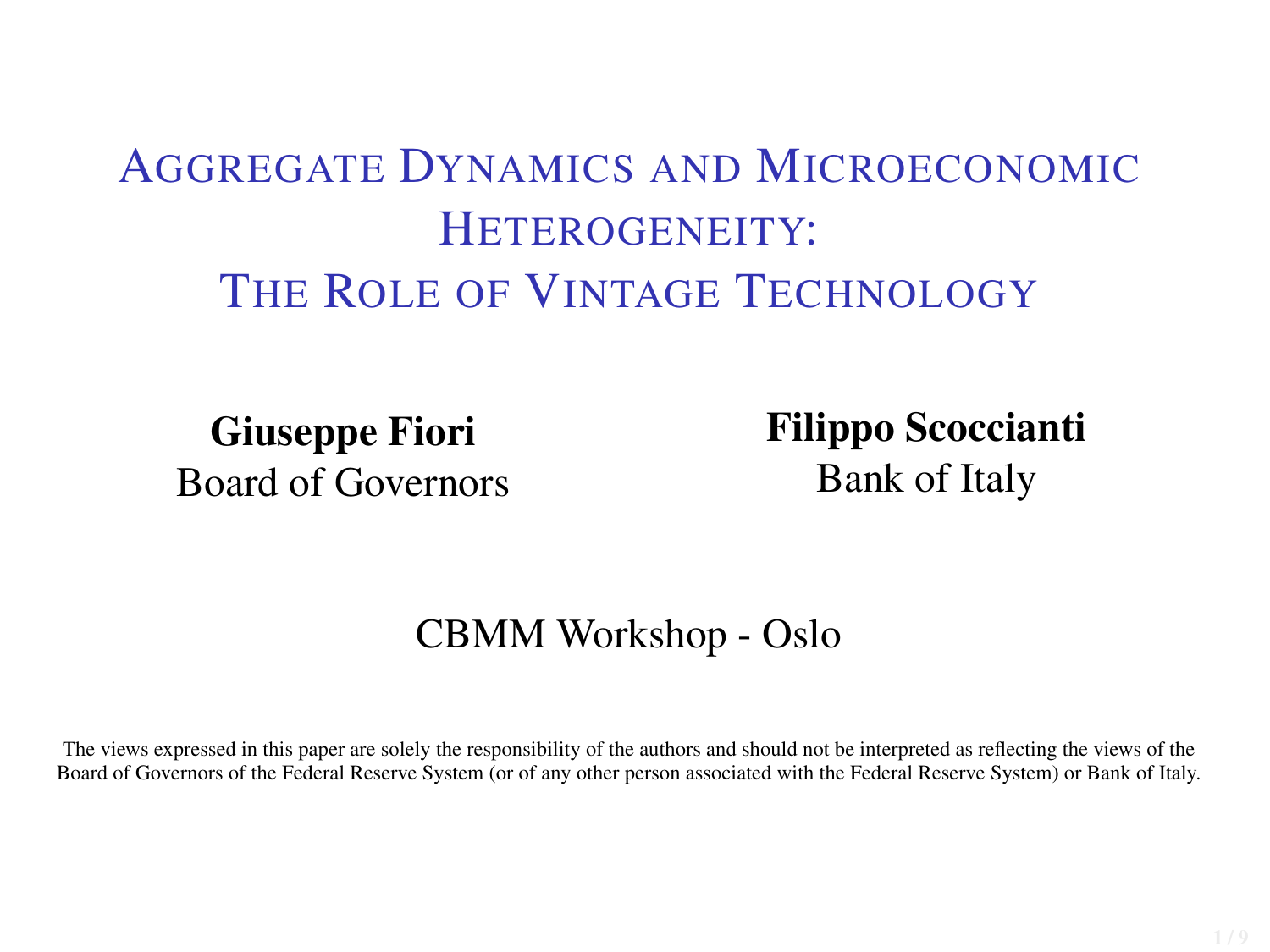# BACKGROUND/MOTIVATION

- After the Great Recession slow recovery of Southern European countries
	- − Prolonged slump in aggregate investment
	- − Stagnant aggregate productivity
- $\Diamond$  Lack of investment often blamed for the poor performance of productivity
	- − Logic: technology adoption through investment
- Empirical evidence on vintage technology is scant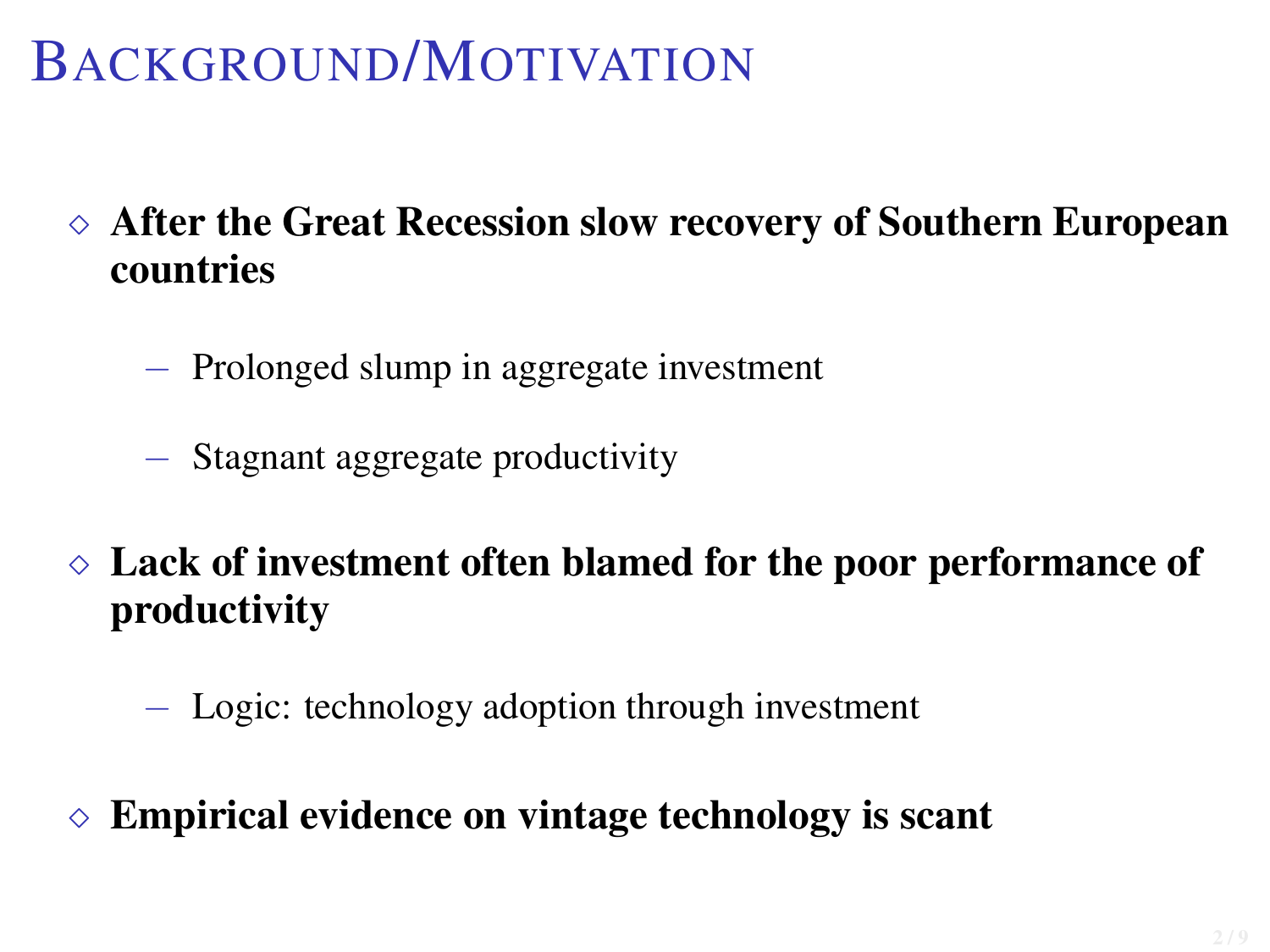## THIS PAPER BOTTOM-UP APPROACH

#### $\Diamond$  We study the role of investment for productivity dynamics

− Microeconomic evidence on vintage effects

◦ Census of incorporated Italian firms

- − Macroeconomic implications: structural model
	- Firm heterogeneity `*a* la Khan and Thomas (ECMA, 2008)
	- Technology adoption decision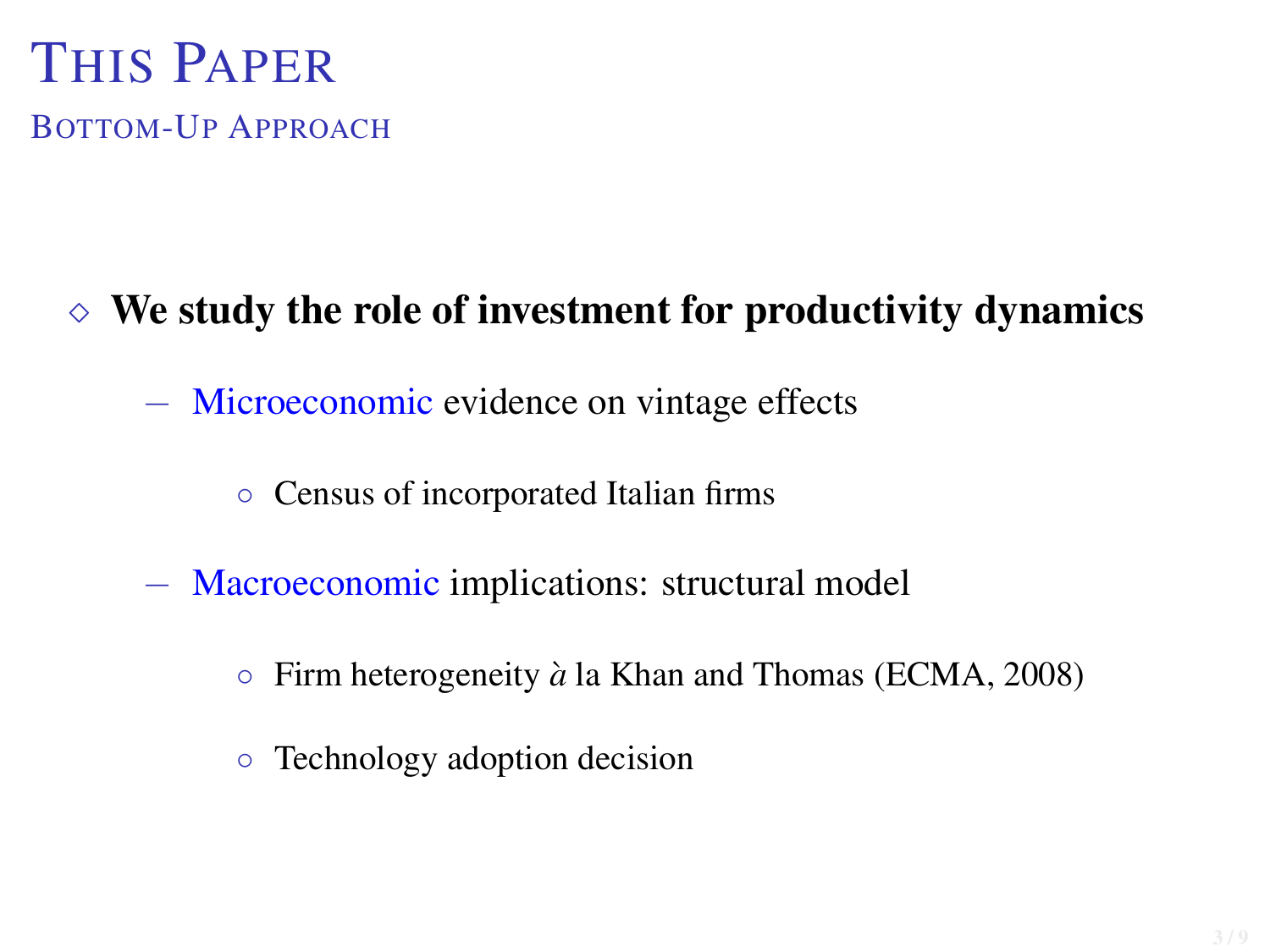# THIS PAPER

**RESULTS** 

- $\Diamond$  Investment leads to TFP gains at the firm level
	- − Firms with lower investment age have higher productivity investment age is the time elapsed since the last large investment episode
	- − Investment age/vintage effects account for  $\sim$ 15% of productivity heterogeneity across firms

#### Macroeconomic relevance of the link investment-productivity

- − Vintage technology amplifies dynamics following aggregate shocks
- − Investment slowdown accounts for over 1/3 of missing productivity growth in the Italian economy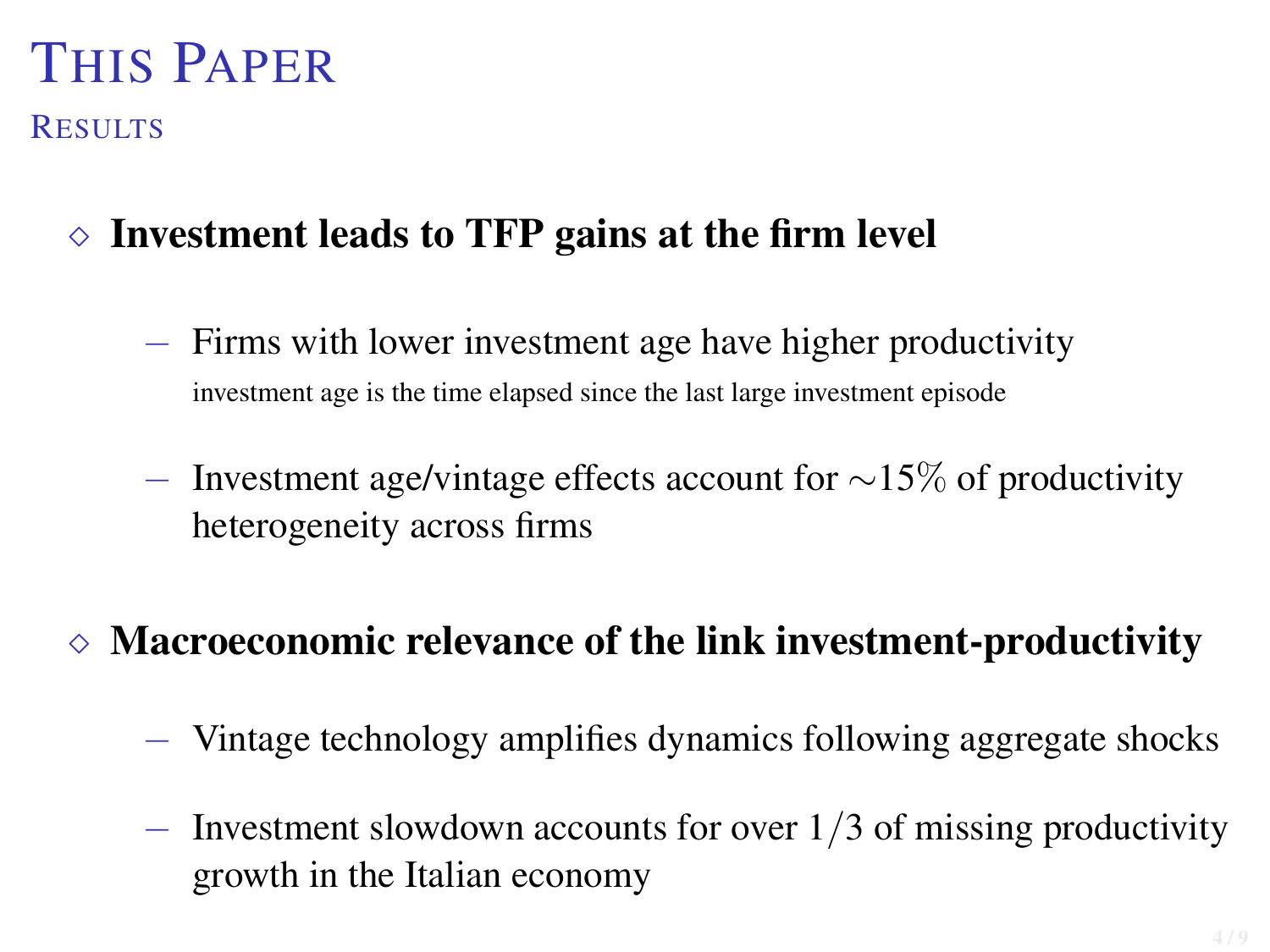## EMPIRICAL ANALYSIS

MICROECONOMIC DATA

#### $\Diamond$  Census of incorporated Italian firms

 $-$  Balance-sheet data from 1986 to 2015 ( $\sim$ 80% of total value-added)

#### $\Diamond$  Investment is a large and infrequent, or *lumpy*, episode

− In an average year, 18% of firms exhibits an investment rate over 20% (or spikes, 61% of total investment)

#### $\Diamond$  Empirics: Spikes as a signal of technology adoption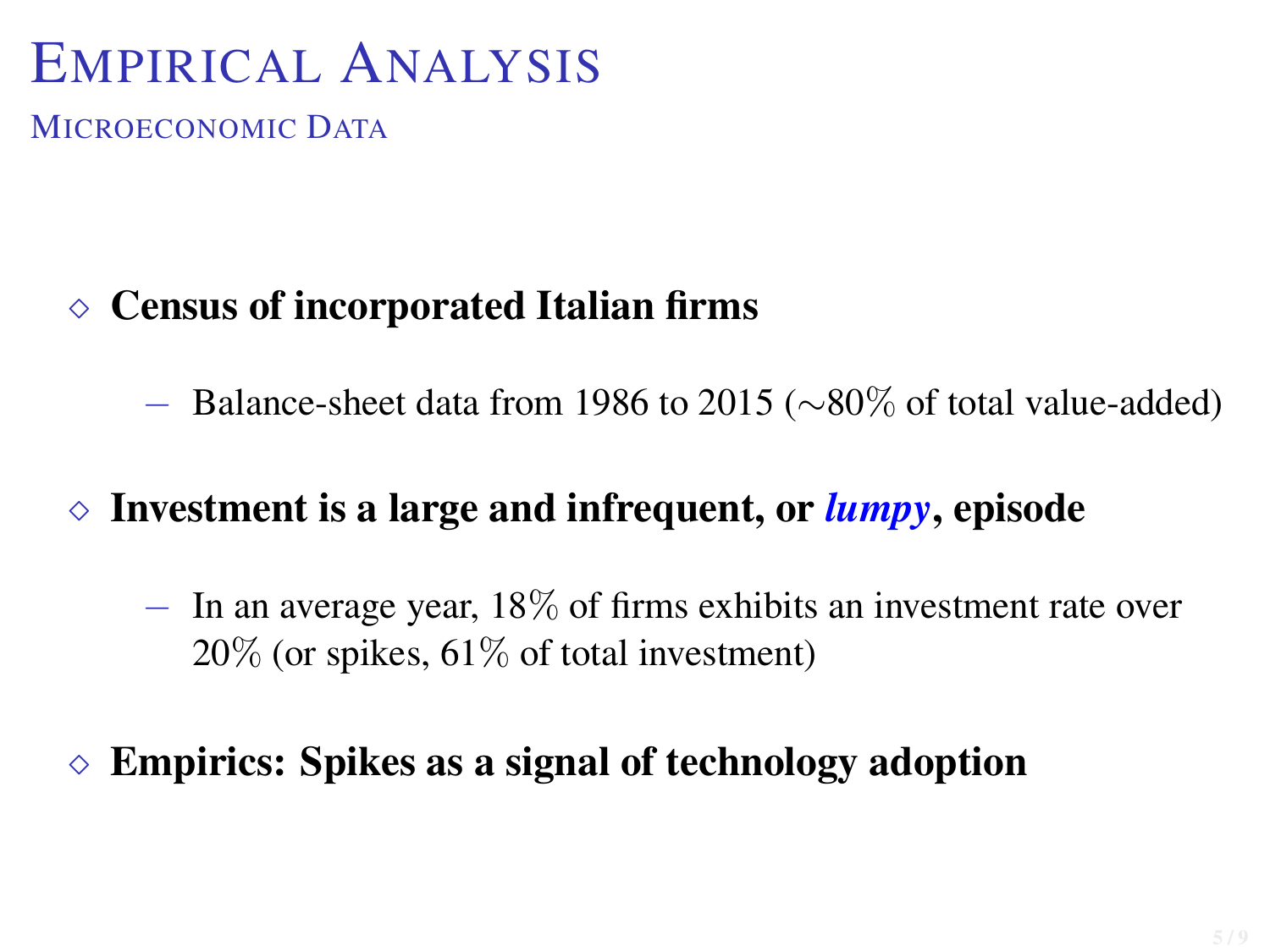## VINTAGE EFFECTS IN THE DATA

EMPIRICAL SPECIFICATION

$$
log(TFP_{f,t}) = \alpha + \sum_{j=1}^{7+} \beta_j Inv.Age_{j,f,t} + Controls_{f,t} + \epsilon_{f,t}
$$

- $\Diamond$  *Inv.Age*<sub>*j*</sub>*f*,*t*: time elapsed since the last investment spike  $(ik<sub>f,t</sub> > 0.20)$  computed using:
	- All spikes in the sample
	- Controlling for reverse causality: using only spikes predicted by Logit Model (Two-stage approach)
- $\Diamond$  Controls: firm-, industry-, year-effects, firm's age and size dummies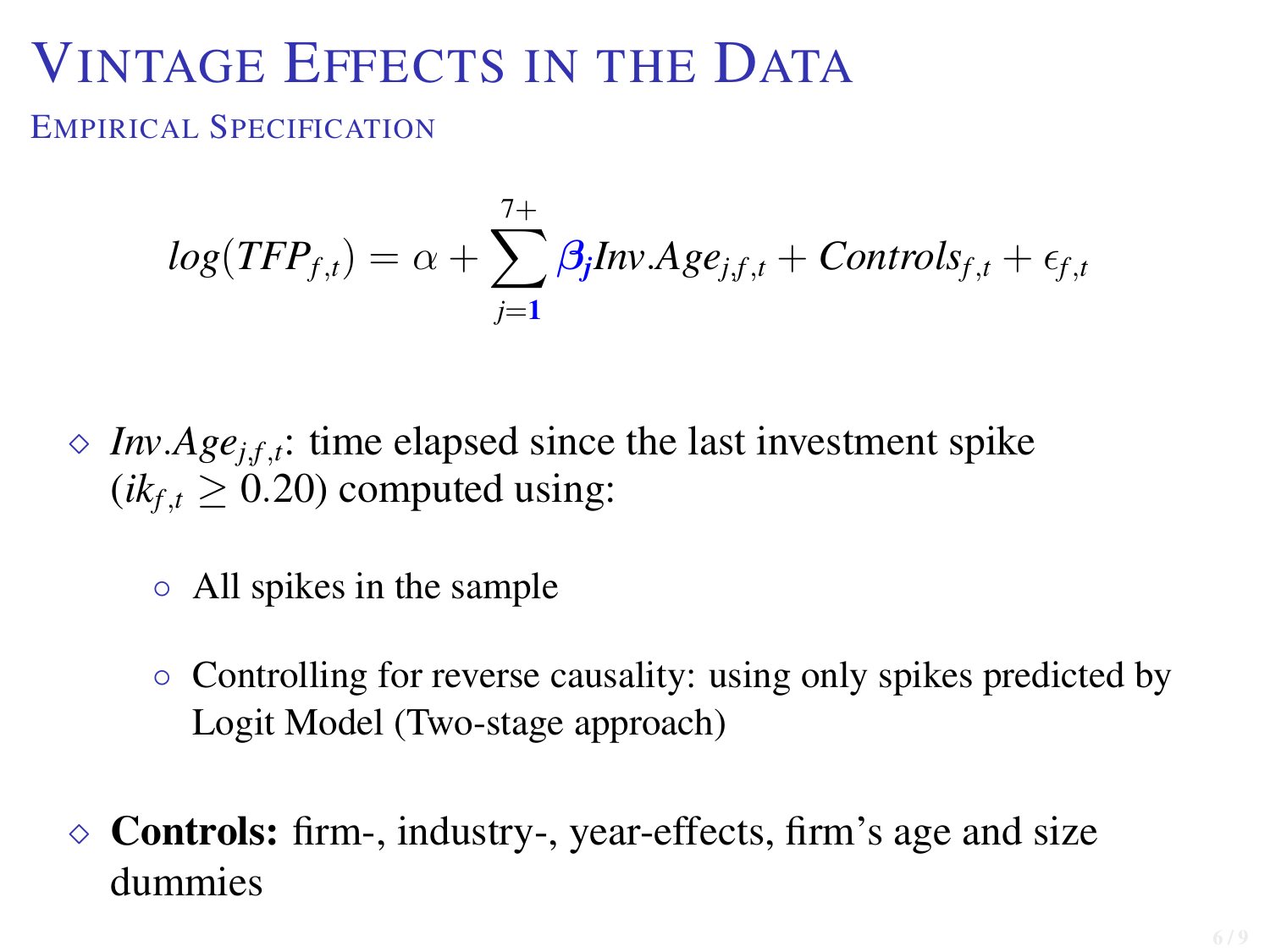## INVESTMENT LEADS TO TFP GAINS TFP GAP RELATIVE TO THE FRONTIER: ESTIMATED β*j*'S

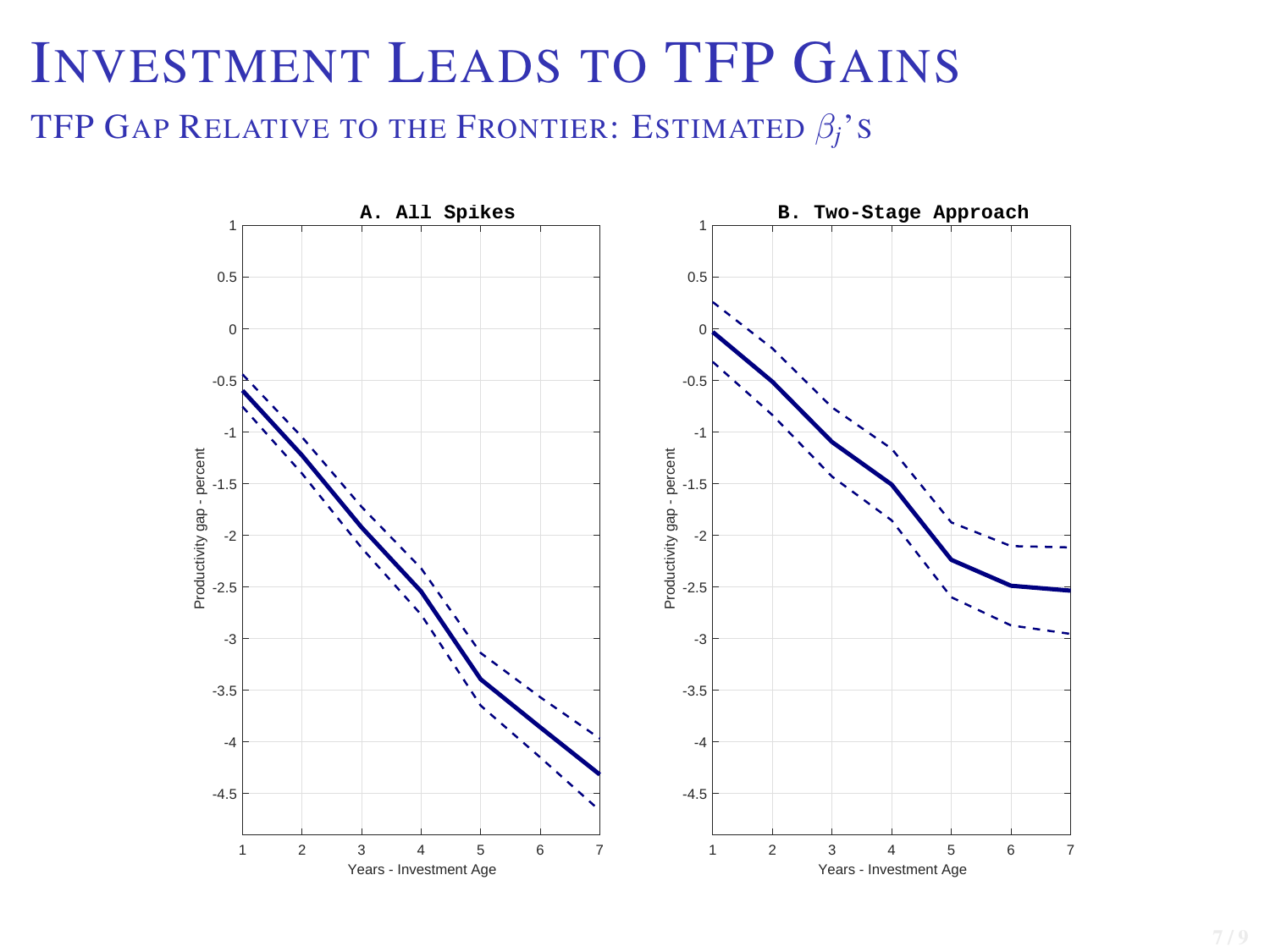# RBC WITH ENDOGENOUS TFP DISPERSION

#### $\Diamond$  Firms:

- − TFP has two components ε*z*
	- $\circ$   $\varepsilon$  exogenous temporary idiosyncratic shock
	- z permanent productivity vintage
- − Adopting latest technology z is subject to a fixed cost
	- (S,s) technology adjustment rules action/inaction region
	- Different TFP vintages coexist (distribution is non-degenerate)
	- Aggregate TFP is endogenous to firms' adoption decision
- − The model disciplined by microeconomic data on capital accumulation
- $\diamond$  Standard Representative household